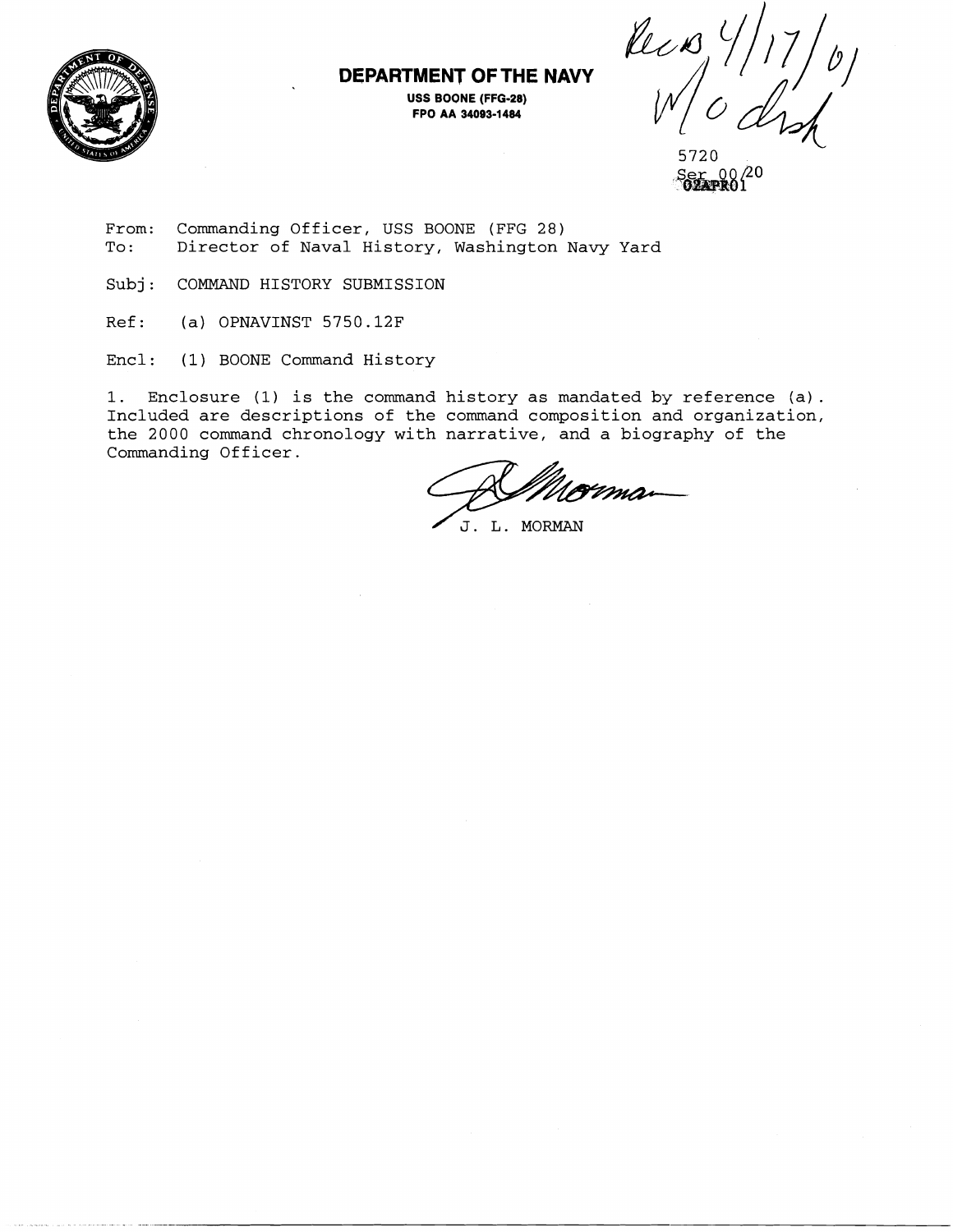## USS BOONE (FFG 28) COMMAND HISTORY COMMAND COMPOSITION AND ORGANIZATION

USS BOONE (FFG 28) is a member of the Oliver Hazard Perry class of Guided Missile Frigates. Her mission is to provide local area protection to battle groups, replenishment groups, amphibious forces, military and mercantile shipping and to conduct USW operations in conjunction with other sea control forces to ensure use of essential sea lanes of communications.

Along with her sister ships of the class, BOONE represents a break with tradition in many ways; a gas turbine powered propulsion plant with variable pitch propellers, austere manning accompanied by a high degree of computerized automation, a fully integrated combat system, two SH-GOB helicopter hangars, auxiliary propulsion units (placed to maximize maneuverability) and a ship control console that provides steering and speed control directly from the bridge via a single Helmsman/Lee Helmsman.

The assets that BOONE has to call upon to accomplish her mission include a missile launcher capable of firing both anti- aircraft and anti-ship missiles; the rapid fire, dual purpose 76mm gun; a Close-In Weapons System, 20mm, 6 barrel "gattling" gun, capable of firing 3000 rounds per minute at an incoming air target; anti-submarine torpedo tubes; and two SH-60 Light Airborne Multi-Purpose System (LAMPS) MK I11 helicopters.

USS BOONE is a Naval Reserve Frigate, assigned to Commander, Destroyer Squadron Six and is based in Naval Station Mayport, Florida. Her Commanding Officer is Jeffrey L. Morman, CDR, USN.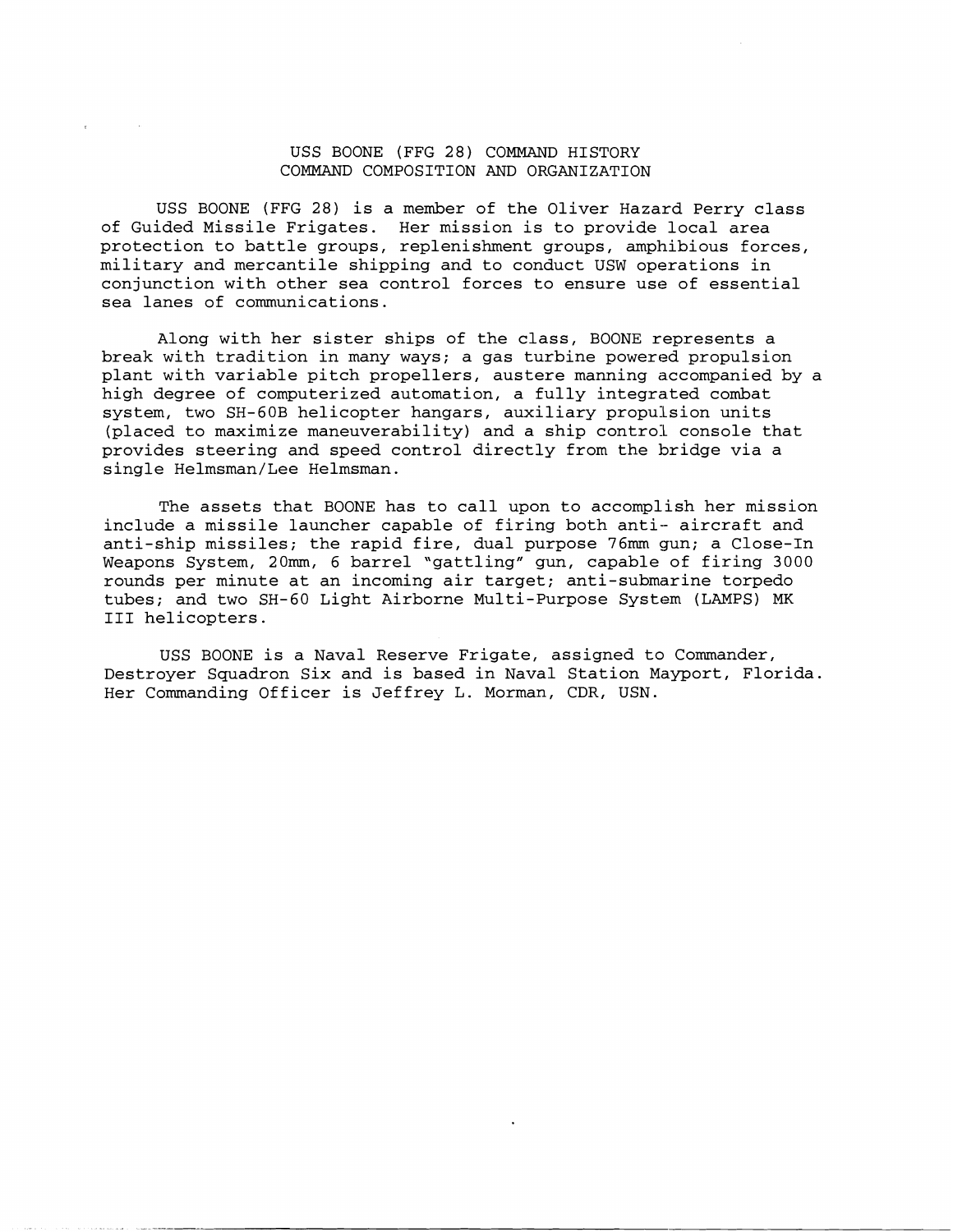## USS BOONE (FFG 28) COMMAND HISTORY 2000 CHRONOLOGY

 $\mathbf{v} = \mathbf{v} \times \mathbf{v}$  . In the  $\mathbf{v}$ 

 $\hat{\alpha}$  , and  $\hat{\alpha}$  , and  $\hat{\alpha}$  , and  $\hat{\alpha}$  , and  $\hat{\alpha}$  , and  $\hat{\alpha}$  , and  $\hat{\alpha}$  , and  $\hat{\alpha}$ 

|             |  |                     | 01 JAN - 10 JAN HOLIDAY STAND DOWN<br>01 JAN - 14 JAN IMAV 021 |
|-------------|--|---------------------|----------------------------------------------------------------|
| 18 JAN      |  |                     | SEA TRIALS                                                     |
|             |  |                     | 19 JAN - 27 JAN CDS-14 GROUP SAIL                              |
|             |  |                     | 31 JAN - 11 FEB USW TEAM TRAINER                               |
|             |  |                     | $31$ JAN - 04 FEB LTT(E)                                       |
|             |  |                     | 14 FEB - 25 FEB CSRR PHASE/TARGET                              |
|             |  |                     | 26 FEB - 27 FEB NRT-JAXOA                                      |
|             |  |                     | 28 FEB - 10 MAR LTT(C)                                         |
|             |  |                     | 28 FEB - 10 MAR IMAV 022                                       |
| 09 MAR      |  |                     | <b>CMTO</b>                                                    |
|             |  |                     | 13 MAR - 17 MAR LTT(E)                                         |
|             |  |                     | 17 MAR - 20 MAR PVST BOSTON, MA                                |
|             |  |                     | 26 MAR - 27 MAR PVST NORFOLK, VA                               |
|             |  |                     | 28 MAR - 11 APR TOW-EX                                         |
|             |  |                     | 28 MAR $-$ 31 MAR LTT(E)                                       |
|             |  |                     | 01 APR - 11 APR LTT( $C, E, F$ )                               |
| 04 APR 2014 |  |                     | BSF GTMO                                                       |
| 11 APR      |  |                     | BSF GTMO                                                       |
|             |  |                     | 24 APR - 28 APR CSRR PHASE II                                  |
|             |  |                     | 01 MAY - 05 MAY PVST PT EVERGLADES-SHELL SEA & AIR SHOW        |
|             |  | 16 MAY - 18 MAY FEP |                                                                |
|             |  |                     | 18 MAY - 30 MAY IMAV 023                                       |
|             |  |                     | 30 MAY - 12 JUN GROUP SAIL 00-2                                |
|             |  | 09 JUN - 06 JUL POM |                                                                |
| 10 JUL      |  |                     | FAST CRUISE                                                    |
| 11 JUL      |  |                     | DEPLOY CD OPS                                                  |
|             |  |                     | 07 AUG - 10 AUG PVST CARTAGENA, CO                             |
| 14 AUG      |  |                     | BSF COLON, PM                                                  |
|             |  |                     | 24 AUG - 28 AUG PVST ORANJESTED, ARUBA                         |
| 25 AUG      |  |                     | CHANGE OF COMMAND                                              |
| 30 AUG      |  |                     | ISIC SHIFT TO COMDESRON 6                                      |
| 02 SEP      |  |                     | BSF COLON, PM                                                  |
|             |  |                     | 12 SEP - 15 SEP PVST CARTAGENA, CO                             |
| 22 SEP      |  |                     | BSF COLON, PM                                                  |
|             |  |                     | 29 SEP - 30 SEP BSF/RON CURACAO, N.A.                          |
|             |  |                     | 07 OCT - 16 OCT MID-DEPLOYMENT IMAV                            |
| 22 OCT      |  |                     | BSF/RON BALBOA, PM/PANAMA CANAL XSIT SOUTH                     |
|             |  |                     | 01 NOV - 04 NOV PVST MANTA, EQ                                 |
| 23 NOV      |  |                     | BSF MANTA, EQ                                                  |
|             |  |                     | 07 DEC - 10 DEC PVST GOLFITO, CS                               |
|             |  |                     | 11 DEC - 12 DEC BSF/RON BALBOA, PM                             |
| 12 DEC      |  |                     | PANAMA CANAL XSIT NORTH                                        |
|             |  |                     | 18 DEC - 20 DEC TURNOVER GTMO, CU                              |
| 19 DEC      |  |                     | OUTCHOP                                                        |
| 21 DEC      |  |                     | PVST PORT EVERGLADES/TIGER CRUISE ENROUTE                      |
|             |  |                     | MAYPORT, FL                                                    |
| 22 DEC      |  |                     | RETURN MAYPORT, FL                                             |
| 22 DEC      |  |                     | HOLIDAY STANDDOWN                                              |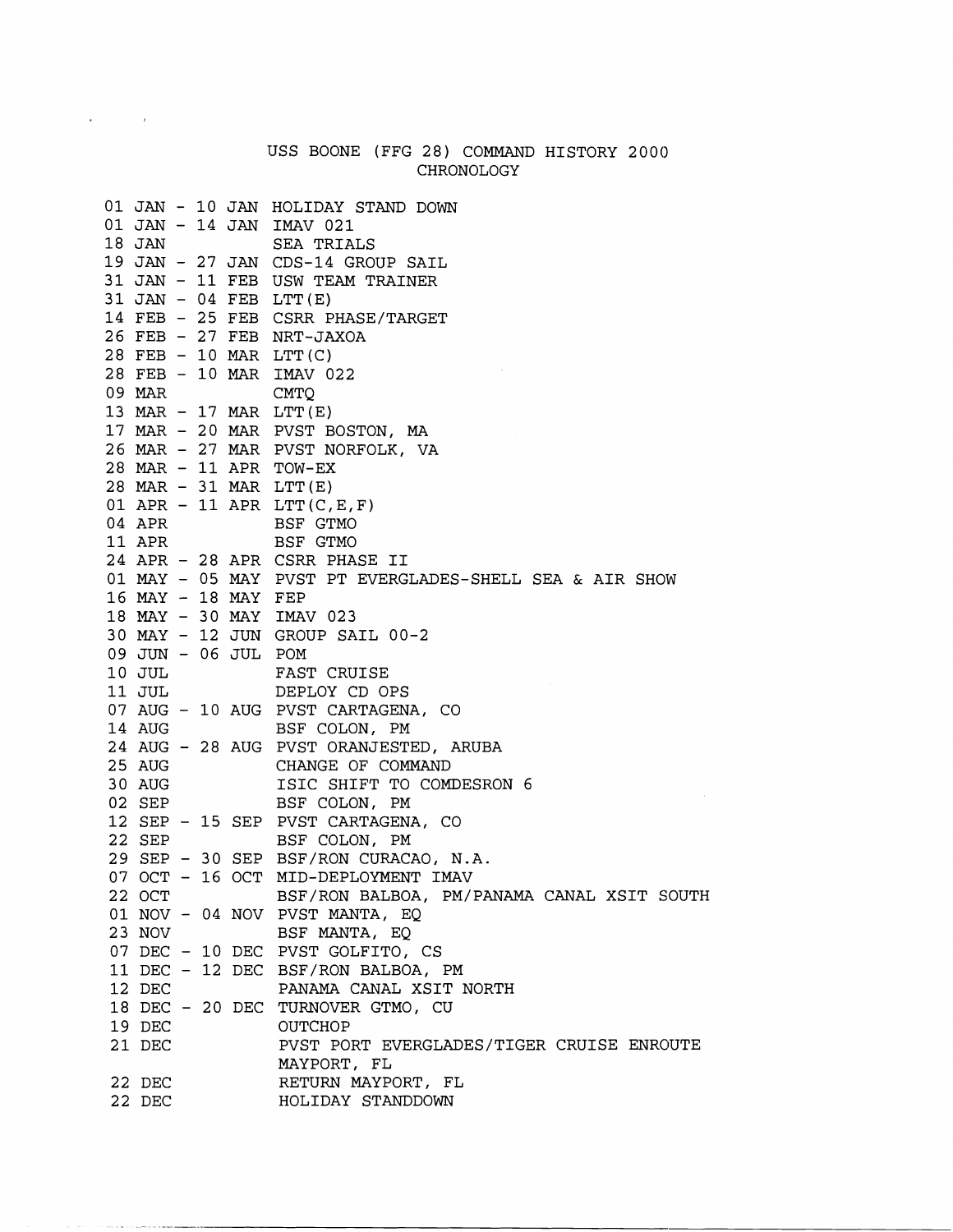## USS BOONE (FFG 28) COMMAND HISTORY 2000 NARRATIVE

BOONE began 2000 in Christmas standdown inport Mayport, FL. In January BOONE went through a two-week IMAV followed by sea trials and a successful Group Sail.

In February, BOONE conducted CSRR/Phase Target exercises and also conducted Cruise Missile Tactical Qualification (CMTQ). BOONE completed all required exercises early. Additionally, BOONE was able to certify for CMTQ in 2 days. This qualification is normally completed in 1 week.

In late March and early April, BOONE completed a TOW-ESCORT of the EX-USS SOUTH CAROLINA from Norfolk, Virginia to the north end of the Panama Canal.

BOONE began May with a port visit to Port Everglades, Florida for participation in the annual Shell Sea & Air Show where BOONE hosted several hundred visitors. This was followed by a Final Evaluation Period (FEP), a two-week IMAV, Group Sail and Preparation for Overseas Movement ( POM) .

In late May, BOONE was involved in Group Sail 2000. BOONE conducted all phases of warfighting training including ASW, AAW and SUW. Additionally, training included a GO-FAST exercise in preparation for the 2000 Counter Drug Operations deployment scheduled to commence in July. The highlight of the training was firing 2 SM-1 missiles against a drone and making a skin-on-skin take down of the target. BOONE successfully completed all warfighting training and clearly demonstrated her tenacity and professionalism for her upcoming deployment.

In July, BOONE was tasked to conduct Counter Drug Operations in the Southern Command Area of Operation including the Caribbean and Eastern Pacific. While in the southern latitudes off the coast of Ecuador, BOONE was afforded the opportunity to rid herself of all her slimy pollywogs in a "Crossing the Line" ceremony. This event was the highlight of the deployment for a majority of the crew. BOONE made several port visits including stops in Former Naval Station Rodman, Panama; Cartagena, Columbia; Oranjested, Aruba; Curacao, N.A.; Manta Ecuador and Golfito, Costa Rico.

BOONE enjoyed great success over the course of the six-month deployment. The ship seized more than 10,200 pounds of cocaine with a street value of 70 million dollars and apprehended 16 suspected narcotic traffickers.